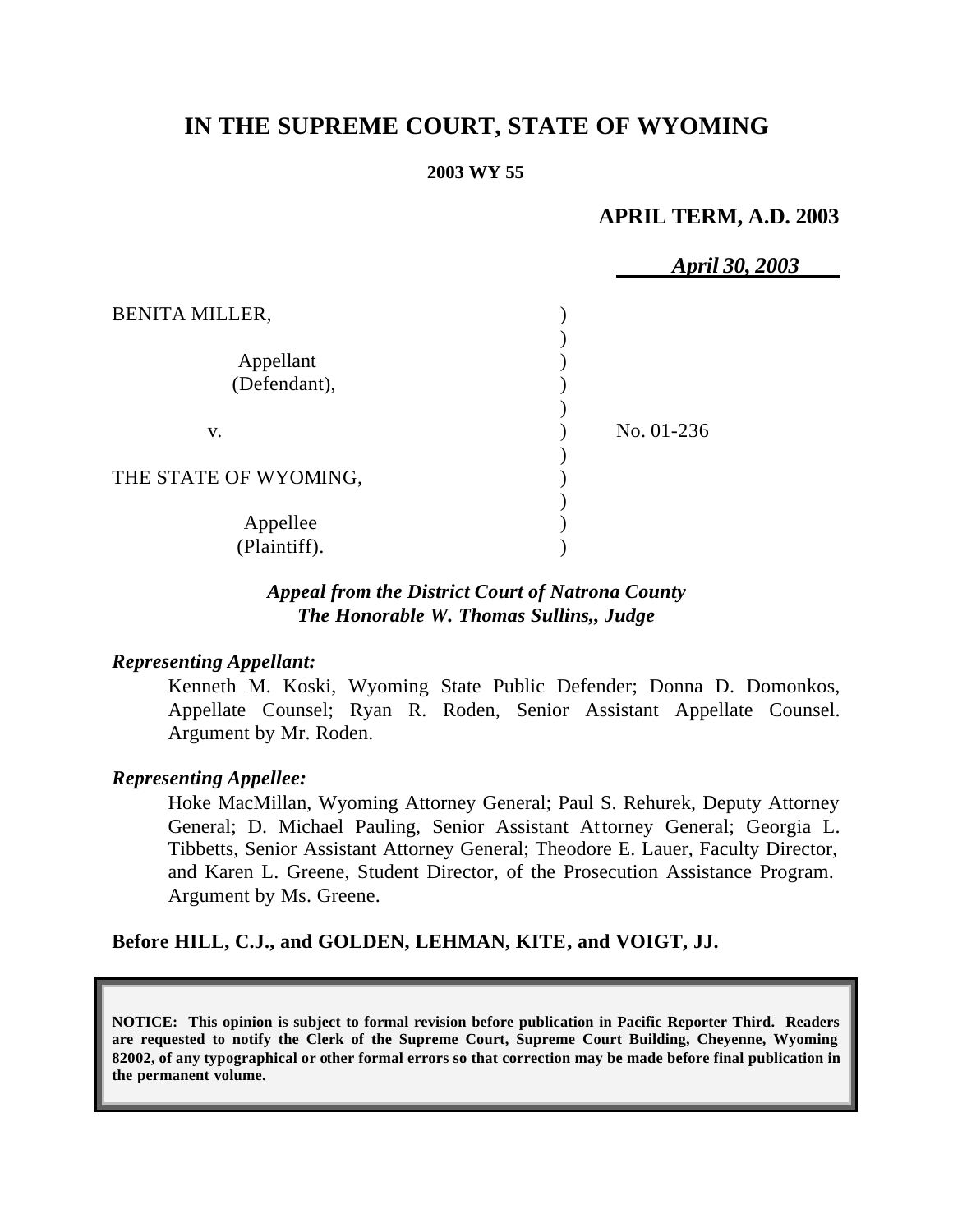**GOLDEN**, Justice.

[¶1] In this appeal, we consider issues presented by Appellant Benita Miller (Miller) following her conviction for aggravated assault and battery for threatening another with a drawn deadly weapon in violation of Wyo. Stat. Ann.  $\S 6-2-502(a)(iii)$  (LexisNexis 2001).<sup>1</sup> We affirm.

#### **ISSUES**

[¶2] Miller presents the following statement of the issues:

1. Whether the district court abused its discretion when it prohibited appellant from inquiring into one of the victim's prior felonies that was more than ten years old for impeachment purposes under W.R.Cr.P. 609.

2. Whether the evidence was insufficient to convict appellant of aggravated assault.

3. Whether the trial court erred in denying appellant a lesser-included offense instruction of "reckless endangering;" additionally, this Court should reconsider its ruling that reckless endangering is not a lesser-included offense of aggravated assault and battery.

The State rephrases the issues as:

1. Did the district court abuse its discretion when it prohibited appellant from inquiring into one of the victim's prior felonies that was more than ten years old for impeachment purposes under W.R.E. 609?

2. Did the State present sufficient evidence to convict appellant of aggravated assault and battery?

3. Should this Court overrule its decision in *Sindelar v. State,* 932 P.2d 730 (Wyo. 1997), which held that reckless endangering is not a lesser included offense of aggravated

 $1 \tS 6-2-502(a)(iii)$  states:

<sup>(</sup>a) A person is guilty of aggravated assault and battery if he: \* \* \* \*

<sup>(</sup>iii) Threatens to use a drawn deadly weapon on another unless reasonably necessary in defense of his person, property or abode or to prevent serious bodily injury to another[.]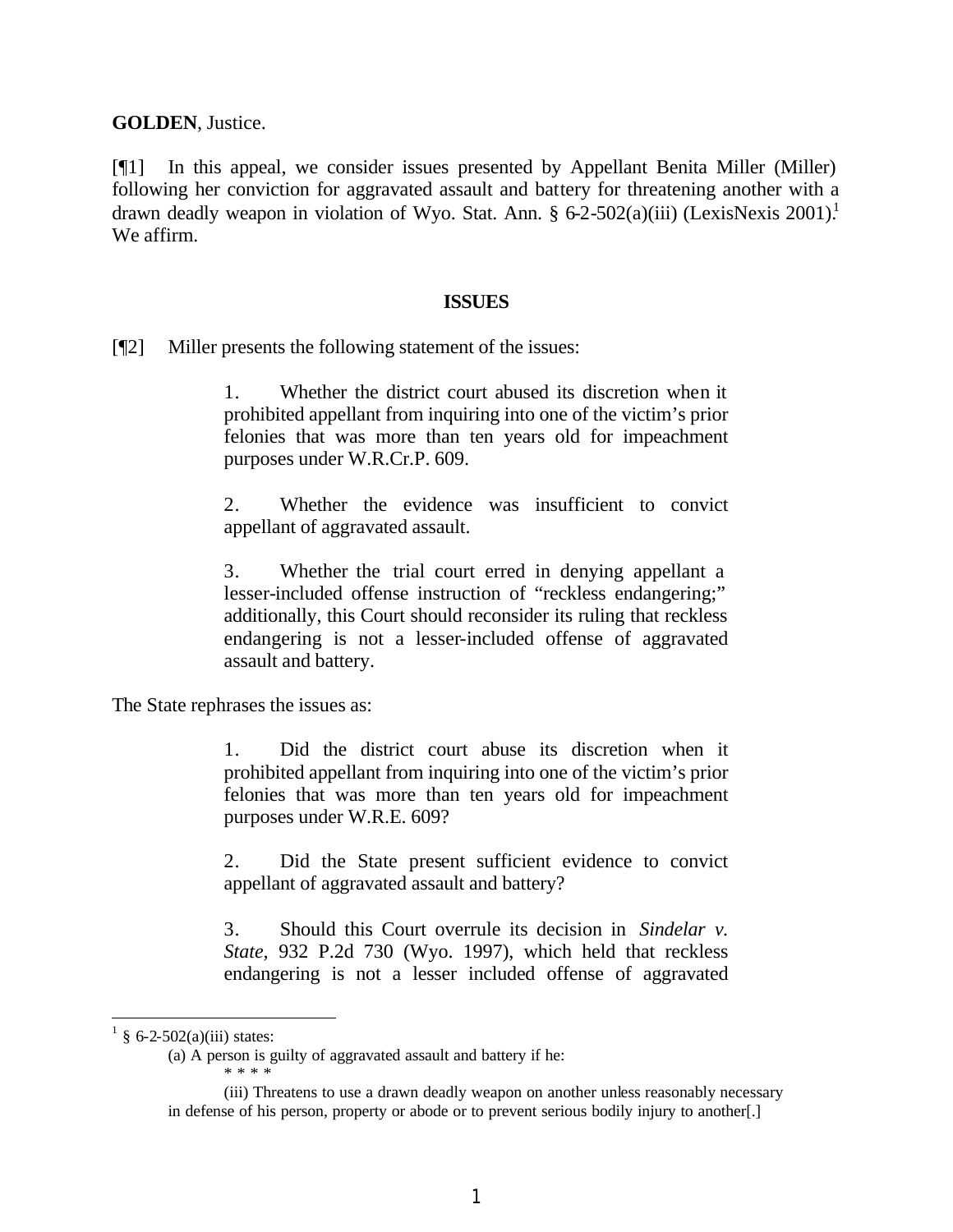assault and battery involving a threat to use a drawn deadly weapon?

## **FACTS**

[¶3] Miller and the victim, Dessmon DuVall (DuVall), had long disliked each other and frequently argued, insulted each other, and verbally abused one another with vulgar language. In April of 2001, Miller lived with her boyfriend, Lyle Geist. Geist had previously been married to DuVall's sister, Joanne, and Geist and DuVall had been friends for some years. At Geist's invitation, DuVall began living with Miller and Geist.

[¶4] On April 8, 2001, after an evening of drinking alcohol by all three, DuVall and Miller argued, and DuVall called her several foul names. Miller grabbed a loaded 357 magnum pistol and pointed it at DuVall. During the State's case-in-chief, DuVall testified that as Miller pointed the gun at him, she told him and Geist that she would blow his head off. The pistol was a single action that required the hammer to be manually cocked before firing. Miller pulled back the hammer while it was pointed at DuVall. Geist pushed Miller's hand, and the gun discharged, firing one shot into the floor. Geist was also a State witness; however, he testified that Miller never said a word to DuVall as she pointed the gun and drew back the hammer. DuVall called police, and Miller was arrested.

[¶5] Miller was charged with one count of aggravated assault and battery for threatening DuVall with a drawn deadly weapon. The State filed a motion in limine to exclude evidence of two of DuVall's three felony convictions. DuVall had been convicted in 1965 for escape, burglary, and auto theft; convicted again in 1976 of aggravated assault for threatening another with a drawn deadly weapon; and in 1998 for possession of cocaine. The State contended that W.R.E. 609(b) prohibited introduction of convictions into evidence if those convictions were more than ten years old and claimed that it would be prejudiced by their admission. At a hearing on the motion, the State did not object to Miller's questioning DuVall about the 1998 cocaine possession conviction, and Miller agreed that she would not be inquiring about the 1965 conviction. Defense counsel also stated that she would not be mentioning the 1976 conviction itself, but argued that if DuVall denied being violent, she should be entitled to introduce the conviction as impeachment as permitted by W.R.E. 404(a). The district court granted the State's liminal motion for the 1976 conviction, but stated that it would reconsider that ruling if upon Miller's inquiry into the victim's violent character, the evidence was required for impeachment purposes.

[¶6] In his testimony, DuVall admitted calling Miller very vulgar names but denied that he raised his voice to her or lost his temper on that evening. DuVall also denied ever getting angry, but, during Miller's cross-examination, DuVall admitted that he had assaulted another person, threatened others who threatened him, and threatened another with a deadly weapon. Miller's defense counsel also elicited that DuVall was a convicted felon who illegally possessed a firearm and had been convicted of felony possession of cocaine. Following this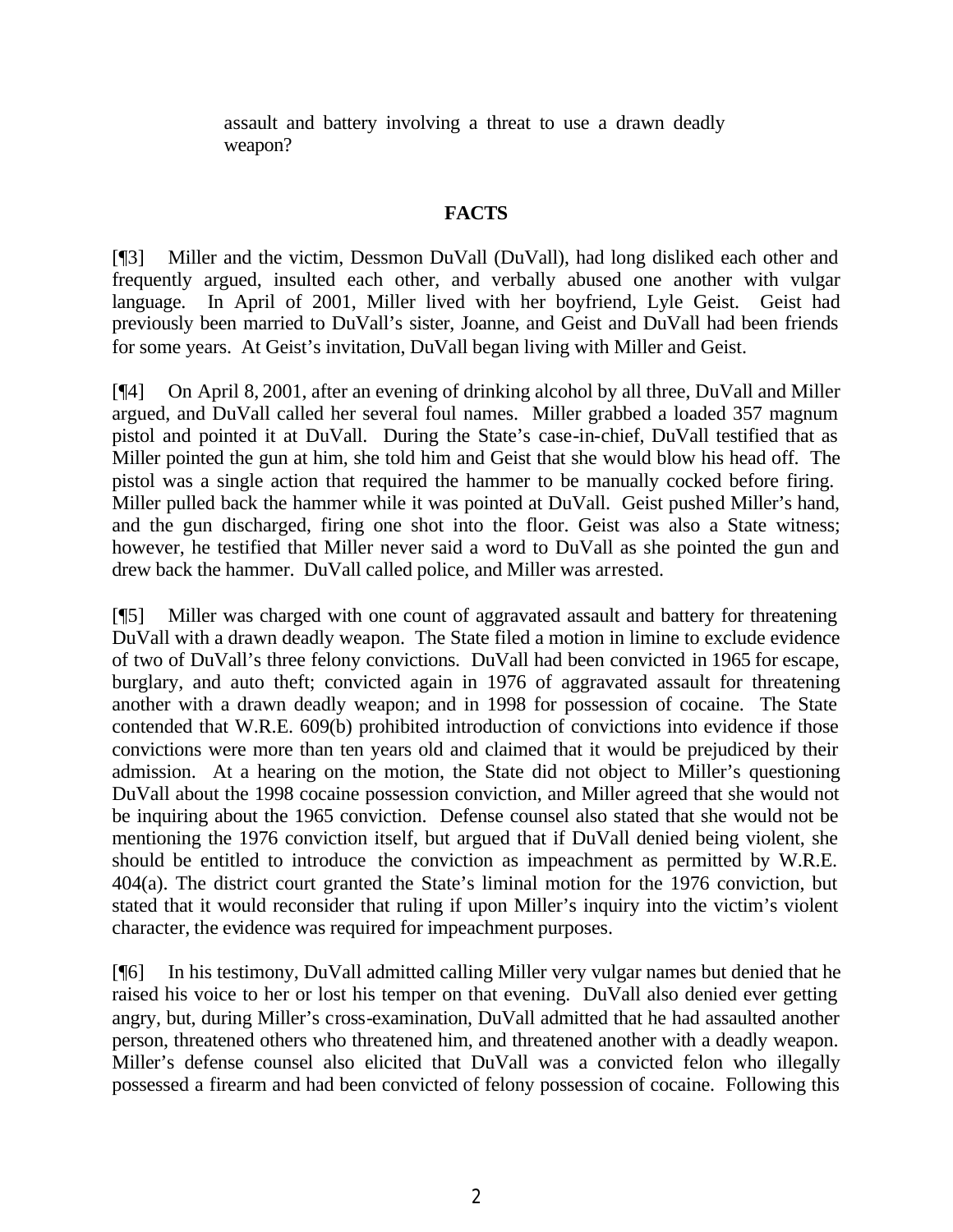cross-examination, Miller's defense counsel did not request that the district court reconsider its order excluding admission of DuVall's 1976 assault conviction.

[¶7] Miller presented a self-defense theory at trial based on her fear of DuVall's past violence and threats of violence to her, claiming that on April 8, 2001, although she was not speaking to him at all, DuVall became violently angry at her, came out of his chair, screamed profanities into her face, shook his finger in her face, and threatened her with physical harm. The State's witness, Geist, confirmed that DuVall had threatened her in the past, that Miller had stated that she was afraid of him, and that DuVall did become violent that night. Geist testified that DuVall got out of his chair, stood over Miller, screamed at her, called her vulgar names, and shook his finger at her. During his testimony, DuVall described the incident as some name-calling and denied that he raised his voice or moved from his chair.

[¶8] Based on this testimony, the defense moved for a judgment of acquittal, contending that the State had not proved beyond a reasonable doubt that Miller had not acted reasonably in self-defense or had verbally threatened DuVall. During its consideration of the motion, the trial court asked the State whether it could disregard the many inconsistencies in the testimony presented by the State's witnesses. The State replied that Miller's actions, not her words, constituted a threat within the definition established by judicial precedent. The trial court denied the motion for judgment of acquittal.

[¶9] At the jury instruction conference, Miller requested, but the trial court denied, a reckless endangering instruction as a lesser-included offense. Miller was convicted and sentenced, filed motions for a new trial, and renewed her Motion For Judgment of Acquittal. The motions were denied, and this appeal followed.

## **DISCUSSION**

### *Standard of Review*

[¶10] Generally, an evidentiary ruling is within the sound discretion of the trial court, and we will not find error unless the court abused its discretion. *Ramirez v. State,* 994 P.2d 970, 973 (Wyo. 2000) (citing *Gentry v. State*, 806 P.2d 1269, 1271 (Wyo. 1991)). "Judicial discretion is a composite of many things, among which are conclusions drawn from objective criteria; it means a sound judgment exercised with regard to what is right under the circumstances and without doing so arbitrarily or capriciously." *Vaughn v. State*, 962 P.2d 149, 151 (Wyo. 1998). A witness's prior convictions may be used as impeachment evidence under W.R.E. 609. *Ramirez,* 994 P.2d at 973.

[¶11] The standard we employ in reviewing sufficiency of evidence claims is well established:

> [The standard] is this court's assessment as to whether all of the evidence presented is "adequate to support a reasonable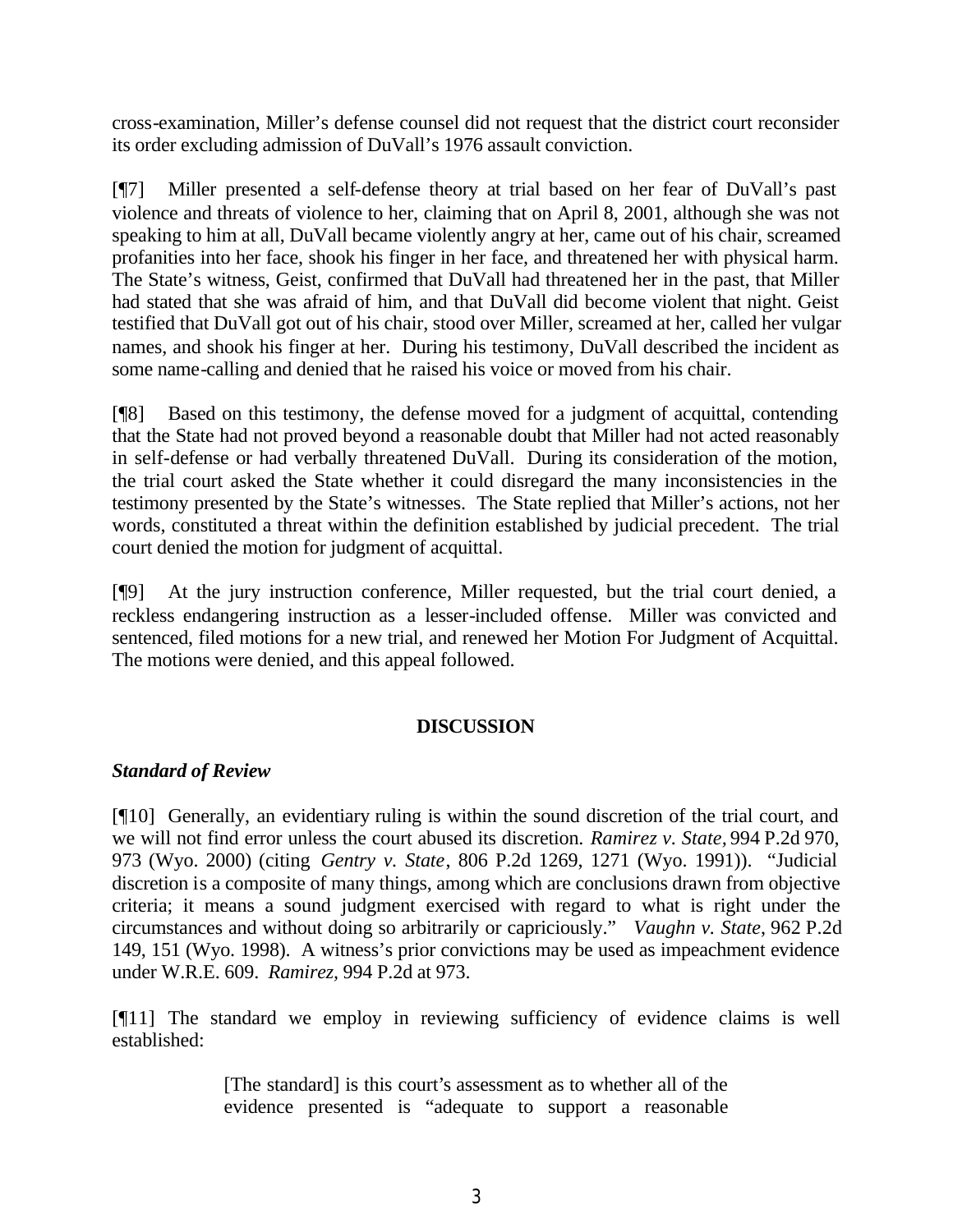inference of guilt beyond a reasonable doubt to be drawn by the finder of fact, viewing the evidence in the light most favorable to the state."  $***$  We do not substitute our judgment for that of the jury in applying this rule, and our only duty is to determine if a quorum of reasonable and rational individuals would, or even could, have come to the same result the jury actually did.

*Baier v. State,* 891 P.2d 754, 761 (Wyo. 1995) (quoting *Taul v. State*, 862 P.2d 649, 657 (Wyo. 1993)).

# *W.R.E. 609(b)'s Time Limitation Did Not Automatically Exclude Evidence of the Victim's Conviction For Aggravated Assault.*

[¶12] Miller argues that her self-defense claim would have been proved had she been able to show that she justifiably feared DuVall because he had been violent in the past. She contends that although DuVall's convictions exceeded the ten-year limitation imposed by W.R.E 609, the convictions were admissible for impeachment purposes when DuVall testified on cross examination that he did not have a violent character. The State contends that because the trial court made a provisional ruling and the defense did not offer the evidence at trial, the defense has failed to show that the trial court prohibited the use of the conviction or abused its discretion in any manner.

[¶13] Our review of the record shows that, at trial, DuVall admitted being violent in the past, but denied being violent to Miller in the past. At the hearing on the State's motion in limine, Miller stated she did not intend to introduce the 1976 assault conviction, but intended, as permitted by W.R.E. 404(a), to impeach any testimony of DuVall's denying that he had been violent in the past. The district court apparently understood this to mean that unless DuVall denied being violent, she would not introduce his assault conviction. The district court granted the motion subject to reconsideration if DuVall denied that he was violent. Miller now contends that the district court abused its discretion by violating the requirement of W.R.E. 609(b) that the ten-year limitation not be imposed without examining whether the probative value of DuVall's 1976 conviction substantially outweighed its prejudicial effect. Rule 609 states in pertinent part:

> (a) *General Rule*. -- For the purpose of attacking the credibility of a witness,

> (1) evidence that a witness other than an accused has been convicted of a crime shall be admitted, subject to Rule 403, if the crime was punishable by death or imprisonment in excess of one (1) year under the law under which the witness was convicted, and evidence that an accused has been convicted of such a crime shall be admitted if the court determines that the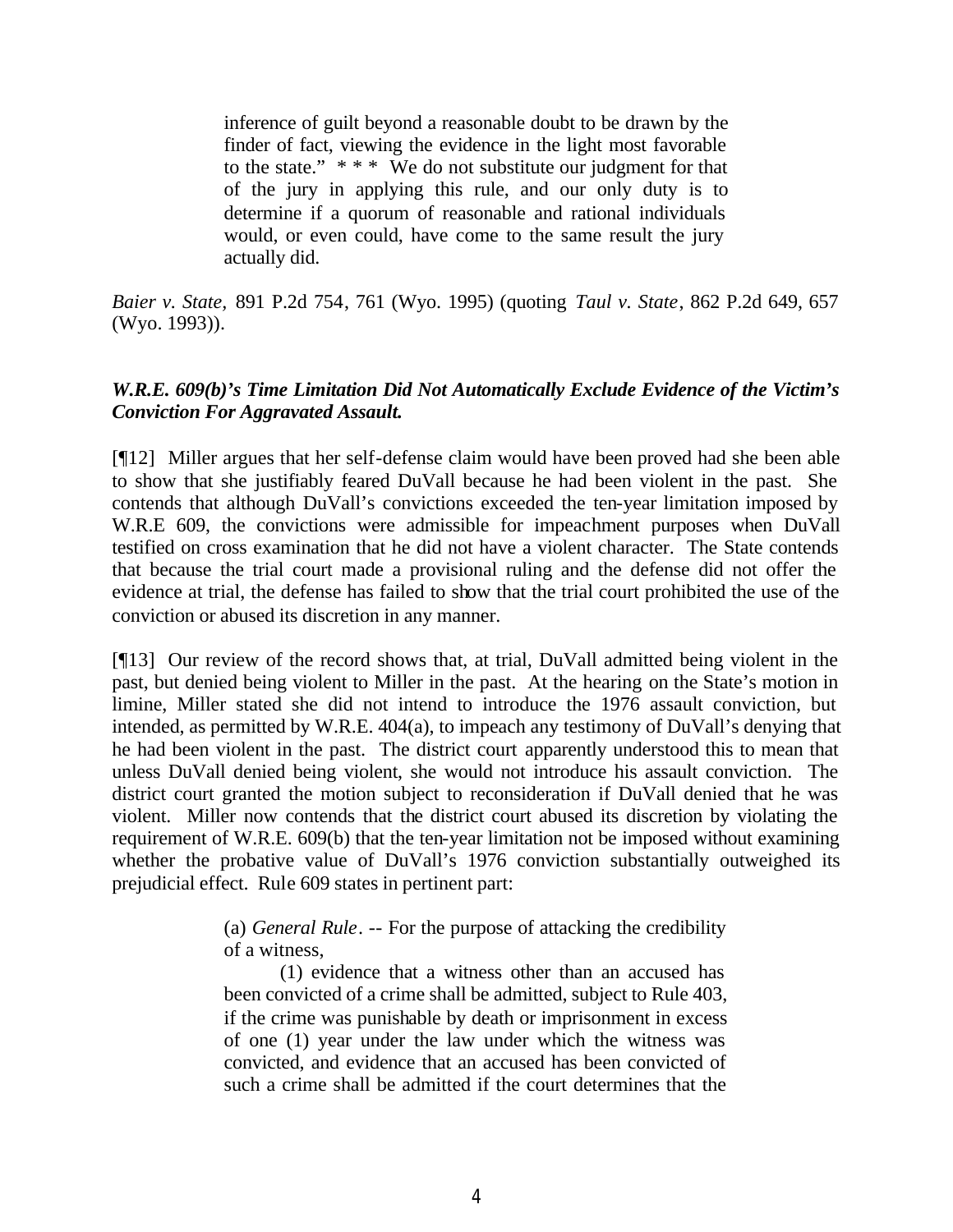probative value of admitting this evidence outweighs its prejudicial effect to the accused; and

(2) evidence that any witness has been convicted of a crime shall be admitted if it involved dishonesty or false statement, regardless of the punishment.

(b) *Time Limit*. -- Evidence of a conviction under this rule is not admissible if a period of more than ten (10) years has elapsed since the date of the conviction or of the release of the witness from the confinement imposed for that conviction, whichever is the later date, unless the court determines, in the interests of justice, that the probative value of the conviction supported by specific facts and circumstances substantially outweighs its prejudicial effect.

[¶14] We have previously recognized that in addition to imposing a time limit, Rule 609(b) mandates a second determination. *Vaupel v. State,* 708 P.2d 1248, 1250 (Wyo. 1985). Under Rule 609(b), the court must view specific facts and circumstances and decide not just that the conviction's probative value outweighs its prejudicial effect, but also that the probative value is "substantially" outweighed. *Id.* We, therefore, agree with Miller that W.R.E. 609(b) does not permit the trial court's automatic exclusion of a remote conviction without examining whether that evidence is more probative than prejudicial.

[¶15] At the conclusion of the hearing, the district court stated:

[T]he motion is not contested as to references to the convictions of the 1976 assault with a deadly weapon or the escape, burglary and auto theft of 1965 which, as I heard it, the State wants to be limited under Rule 609, so I'll prohibit inquiry as to those felony convictions for impeachment purposes under Rule 609.

The court then made its provisional ruling. Although it appears that the district court granted the motion because it was uncontested, Miller disputes that the district court had that discretion and claims it could only grant the motion to exclude DuVall's 1976 conviction upon the further consideration required under the rule. However, even if we determined that a rule violation occurred, causing an abuse of discretion, such an error is reversible only if prejudice is demonstrated. We do not see where these facts show that Miller was prejudiced because she did ask questions about DuVall's violent character, supporting her defense theory, during her defense counsel's cross-examination.

[¶16] As explained by her defense counsel at the motion hearing, Miller intended to have the jury consider DuVall's past violence to justify her self-defense theory which was that she knew he was violent and feared him on that evening when he began verbally abusing her. On Miller's cross-examination, DuVall admitted that he had been violent in the past and made the following responses: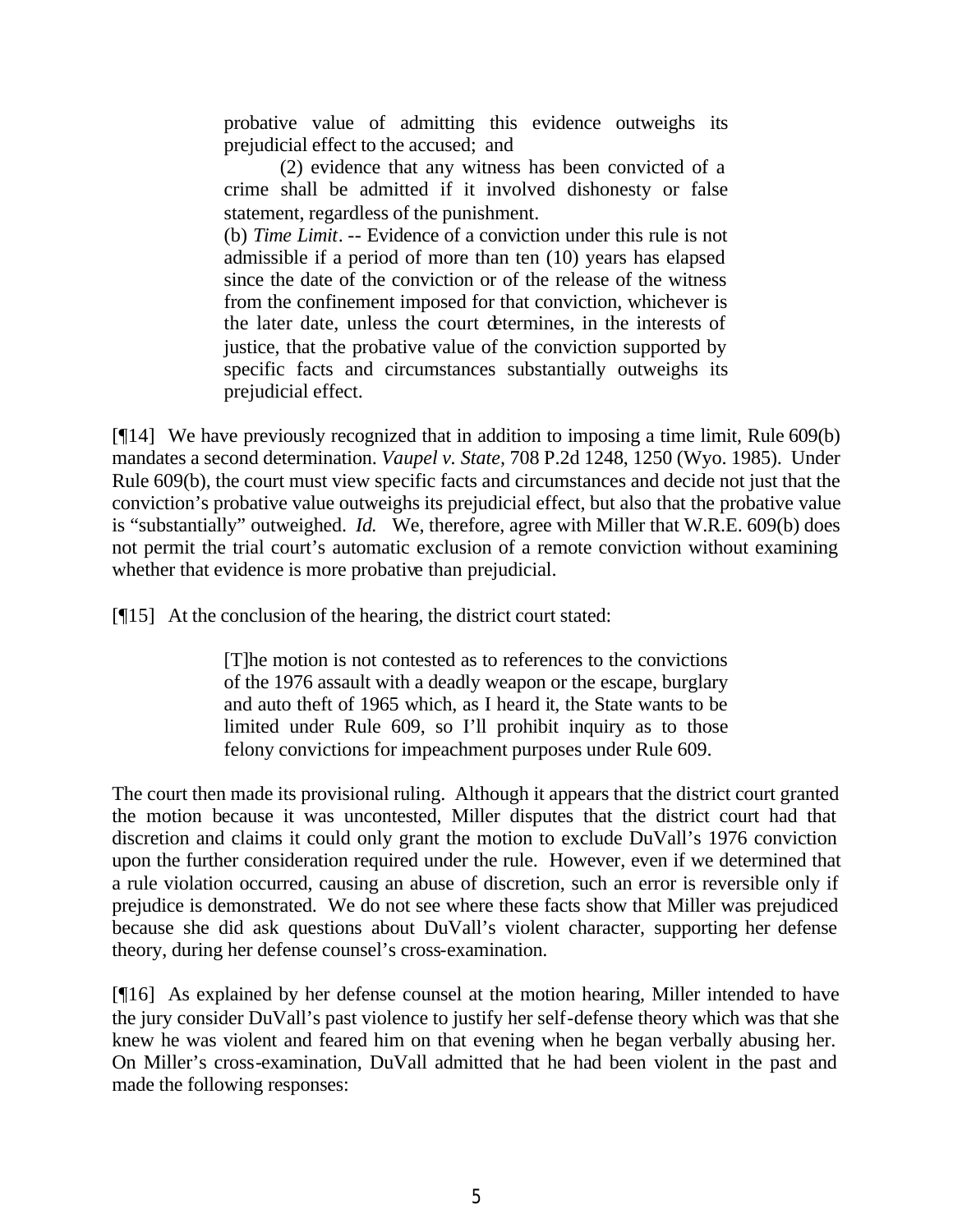- Q. Have you ever assaulted another person?
- R. ... Only if they assaulted me first.
- Q. Have you ever threatened another with a deadly weapon?
- R. Only if they threatened me first.
- Q. So you have on occasion threatened others?
- R. Yes, if they threaten me, yes.

We believe that Miller's intended purpose was accomplished and evidence of the 1976 assault conviction was not cumulative to this evidence of DuVall's past violent acts, but its omission was not prejudicial. We find no reversible error.

### *The Evidence Was Sufficient To Support The Conviction*

[¶17] The jury was instructed that the State must prove beyond a reasonable doubt that Miller's conduct was not reasonably necessary in defense of her person. Miller asserts that this element of the crime was not proved beyond a reasonable doubt, and further there was insufficient evidence to convict because of the conflicting evidence between the State's two witnesses, DuVall and Geist.

[¶18] Jury Instruction No. 4 instructed that the jury could only find Miller guilty if each element was proved beyond a reasonable doubt and listed those elements to be:

> YOU ARE INSTRUCTED THAT the elements of the crime of Aggravated Assault and Battery charged in this case, are:

- 1. On or about the  $8<sup>th</sup>$  day of April, 2001,
- 2. In the County of Natrona, and State of Wyoming
- 3. The Defendant, Benita Danelle Miller
- 4. Threatened to use a drawn deadly weapon on Desmon DuVall [sic]

5. When not reasonably necessary in defense of the Defendant's person, property or abode or to prevent serious bodily injury to another.

[¶19] In Instruction No. 11, the jury was again instructed that the State must prove beyond a reasonable doubt that the defendant did not act in self-defense. Instruction Nos. 12 through 16 explained self-defense. Instruction No. 12 directed:

> YOU ARE INSTRUCTED that, one who has reasonable grounds to believe that another will attack her, and that the anticipated attack will be of such a character as to endanger her life or limb, or to cause her serious bodily harm, has a right to arm herself for the purpose of resisting such attack.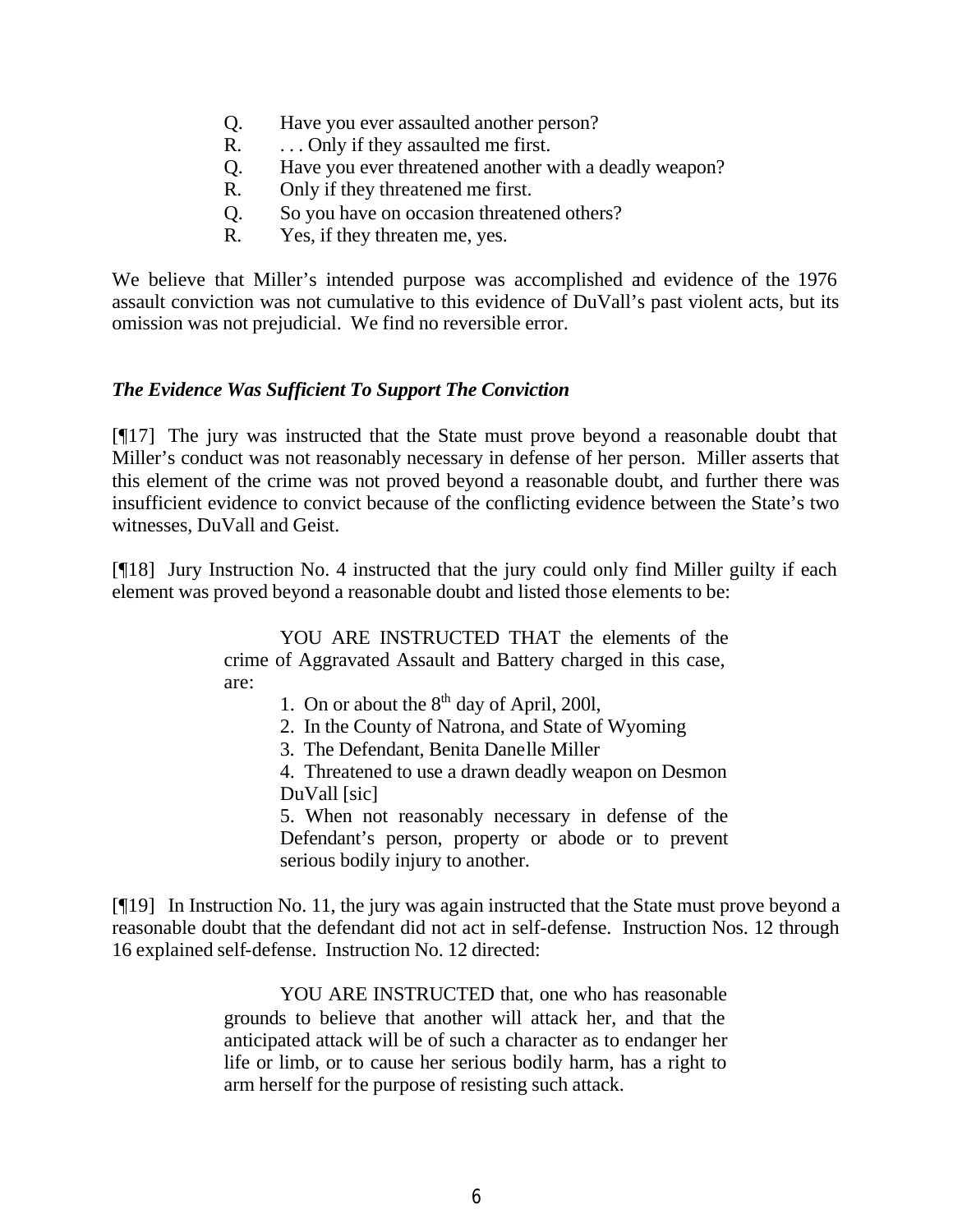If the defendant armed herself in reasonable anticipation of such an attack, that fact alone does not make the defendant the aggressor or deprive the defendent of the right of selfdefense.

Instruction No. 13 discussed the duty to retreat:

YOU ARE INSTRUCTED THAT, if the defendant at her place of residence had reasonable ground to believe and actually did believe that she was in imminent danger of death or serious bodily harm and that the use of deadly force was necessary to repel such danger, she was not required to retreat or to consider whether she could safely retreat. The defendant was entitled to stand her ground and use such force as was reasonably necessary under the circumstances to save her life or protect herself from serious bodily harm.

[¶20] Instruction Nos. 14 and 15 told the jury that the defendant was entitled to use the force that a reasonable person would use under the circumstances to prevent injury; that the danger did not have to be real or imminent and the other person did not have to intend to harm her so long as the defendant had reasonable cause to believe and did believe this. Instruction No. 16 advised that when the danger would no longer exist to a reasonably prudent person, the right to use force in self-defense ends.

[¶21] The law of self-defense finds its foundation in the concept of necessity, and the right to defend oneself, and the amount and type of force used, is relative to what is reasonably necessary under the circumstances. *Baier,* 891 P.2d at 758.Because the jury must determine whether a defendant reasonably perceived a threat of immediate bodily injury under the circumstances and whether the defendant defended herself in a reasonable manner, the jury must evaluate the totality of the circumstances and evaluate all of the defendant's options in protecting herself from such a perceived threat of harm. *Id.*

[¶22] *Baier* considered a similar argument that the evidence produced at trial was insufficient to negate his claim of self-defense because his evidence of self-defense was believable and that the State did not disprove it. *Id.* In considering the facts there, we applied the rule that

> [i]t is not our function to assess the facts of this case or reweigh the evidence. In this process, we must assume that "the jurors believe only the evidence adverse to the defendant." It is the role of the jury, as fact finder, to evaluate the evidence  $**$  as well as weigh the credibility of the witness[es].

*Id.* at 761 (quoting *Taul*, 862 P.2d at 657).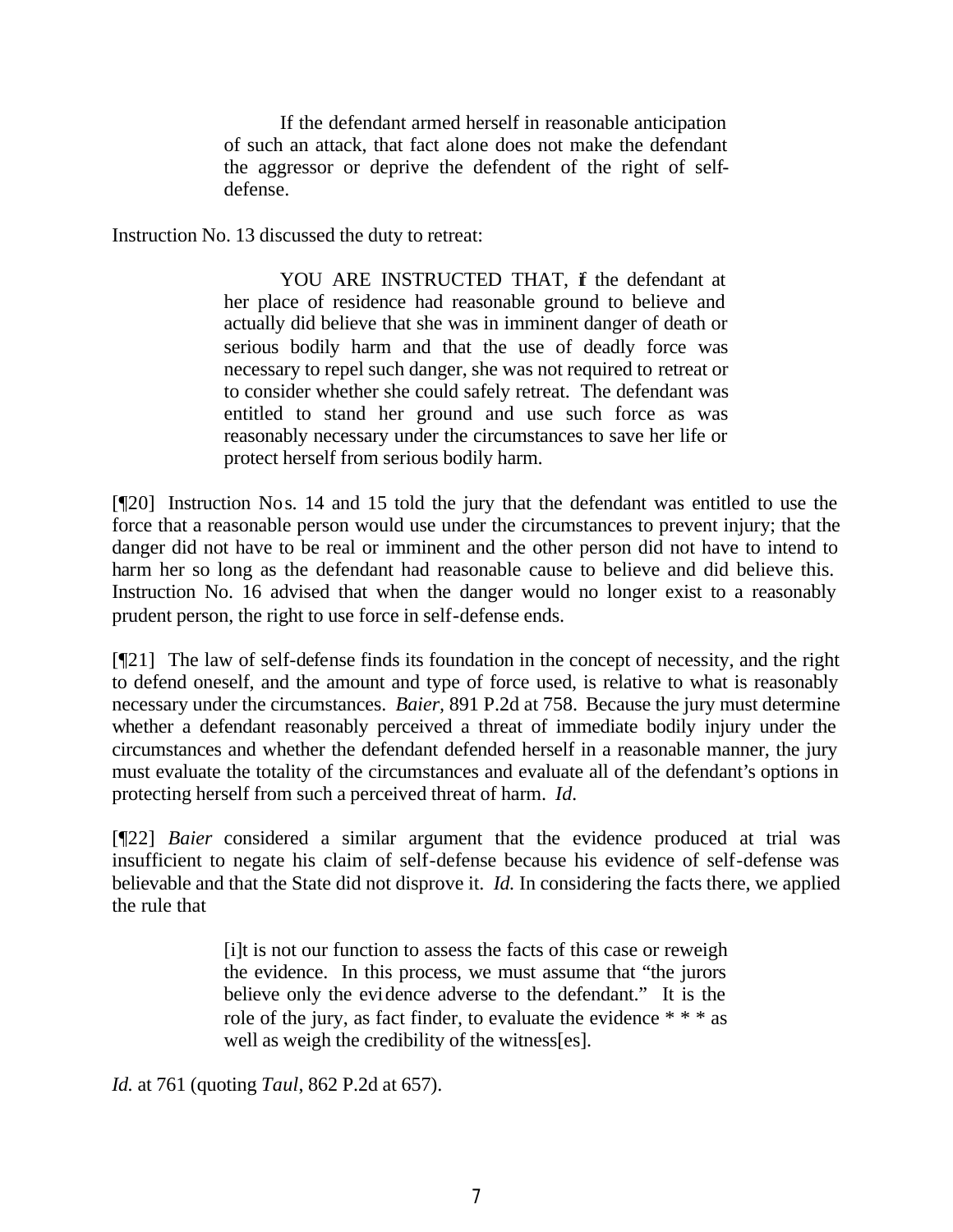[¶23] Considering the State's evidence as true, drawing every favorable inference from it, and leaving out entirely the appellant's conflicting evidence, we found that the following facts sustained Baier's conviction:

> The jury was presented with testimony that Mr. Morelli politely asked appellant to keep his language and conversation down. Testimony was given that appellant did not like being told what to do and reacted by trying to get out of the booth, shoving Mr. Morelli in the process. Mr. Morelli reacted to appellant's shoving by grabbing appellant around the neck and pushing him back down in the booth to calm him down. The jury heard testimony that Mr. Morelli released appellant, putting both of his hands on the table, while looking at Mr. Harris and requesting that he try to keep appellant calmed down. Further, the jury heard testimony that while Mr. Morelli's hands were on the table and he was acting in a non-threatening manner, appellant picked up a fork and stabbed Mr. Morelli in the eye.

*Id.* at 761. Unlike Mr. Morelli, who did not initially act in a threatening manner toward Baier, DuVall was threatening to Miller initially; however, similar to Mr. Morelli's situation, it appears that the jury could have decided that DuVall had stopped his threatening conduct and had reseated himself when Miller retrieved her gun, pointed it at him, and cocked its hammer so that the gun discharged just as her hand was pushed away by Geist. Geist testified that DuVall had seated himself when Miller got the gun, and DuVall was not threatening Miller when she pointed it at him and cocked the hammer. The State showed that in their twenty-five year history, DuVall had never physically harmed Miller, did not do so on the evening in question, and that no danger of physical harm existed at the time that Miller retrieved and pointed the gun, and then cocked the gun's hammer. Based on the instructions, the jury could have determined that the State had met its burden that it was not reasonably necessary for Miller to defend herself by arming herself, pointing the weapon at DuVall and cocking the hammer.

[¶24] Miller contends that the inconsistencies between DuVall's testimony and Geist's testimony did not permit the jury to decide that the State had proved that Miller threatened DuVall with the gun. The jury was instructed:

### Instruction No. 7

YOU ARE INSTRUCTED that "threatens to use" means more than mere presence of a weapon. The phrase "threatens to use" requires proof beyond a reasonable doubt of an actual threat of physical injury during the act of employing a deadly weapon.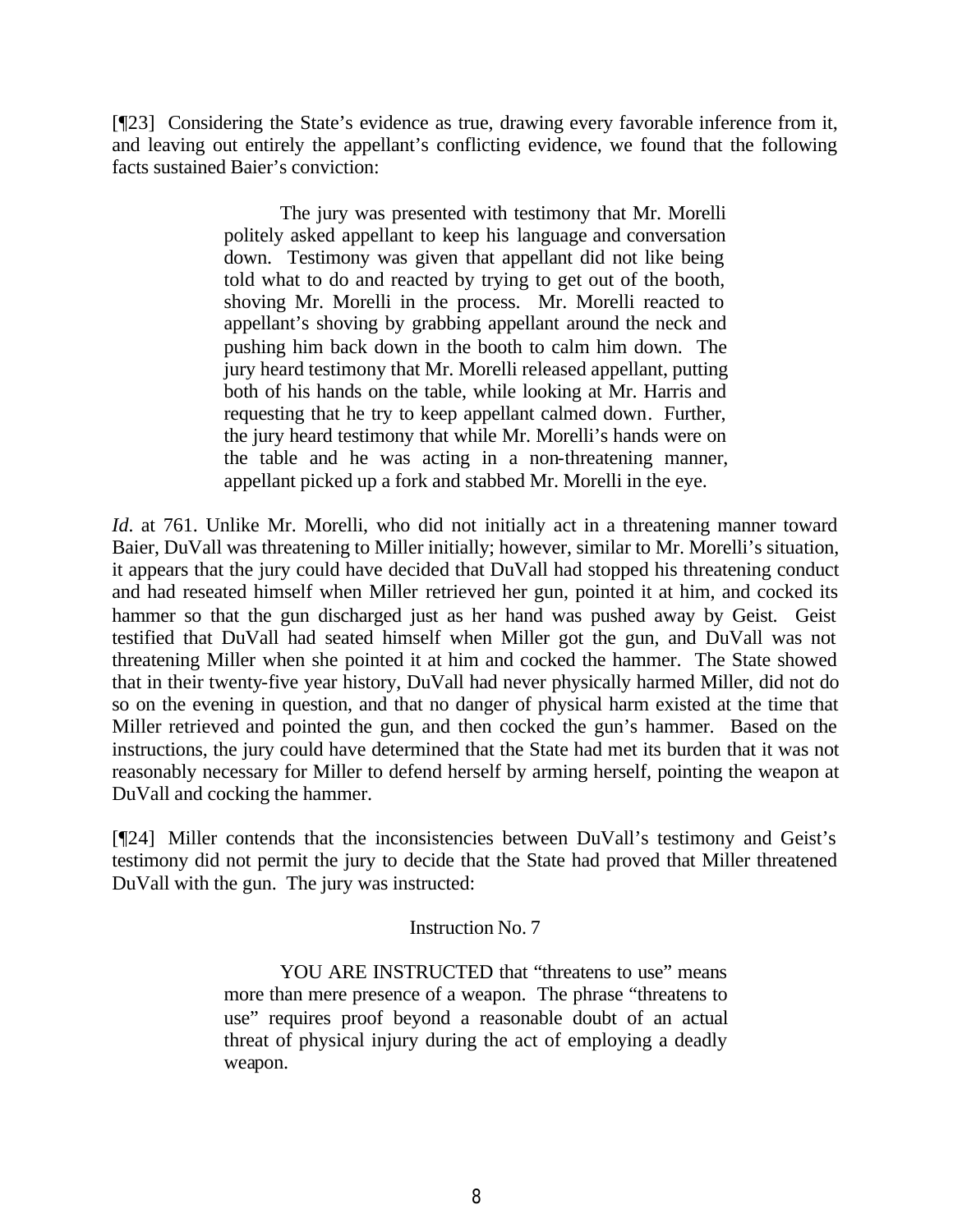#### Instruction No. 8

#### YOU ARE INSTRUCTED that a threat may be expressed by words or acts or a combination of words and acts.

The instructions are based upon this Court's definition of the phrase "threatens to use" in *Johnston v. State*, 747 P.2d 1132, 1134-35 (Wyo. 1987). In that case, we held that proof of the mere presence of a weapon is insufficient to satisfy the "threatens to use" element of the crime of aggravated assault and battery. *Id.* at 1134. The phrase "threatens to use" requires proof of an actual threat of physical injury during the act of employing a deadly weapon. *Id*. *See also Lowseth v. State*, 875 P.2d 725, 729 (Wyo. 1994).

[¶25] State witnesses DuVall and Geist testified inconsistently whether Miller threatened to shoot DuVall. DuVall testified that Miller told him she would blow off his head, and Geist testified that she did not say a word. In *Johnston,* having defined "threatens to use," we also considered conflicting evidence, and we determined that the following facts met that definition and established the essential element of "threatens to use:"

> To illustrate the scene portrayed to the jury, the evidence viewed in a light most favorable to the state showed: Appellant was a forty-three-year old, 6'3" man, weighing 245 pounds, towering over McDaneld, a nineteen-year-old, 5'11" boy, weighing 155 pounds; "working," i.e., opening and closing, the butterfly knife as he approached within inches of the boy's throat; nicking the boy; only to be interrupted in the further employment of the knife by the advent of McDaneld's mother onto the scene.

*Johnston,* 747 P.2d at 1136-37. We held that

[u]nder these circumstances, not only could the jury properly have inferred a threatening employment of the drawn knife as an expression of an intention to inflict pain and injury, but also as an accomplishment of that expression as manifested by the nicked and bloodied throat. These were reasonable inferences that the jury was entitled to draw from the evidence before it. Again, it is not this court's function to re-weigh the evidence or re-examine the believability of the witnesses, but only to declare sufficiency or lack of sufficiency of the evidence. In this case we declare sufficiency.

*Id.* at 1137.